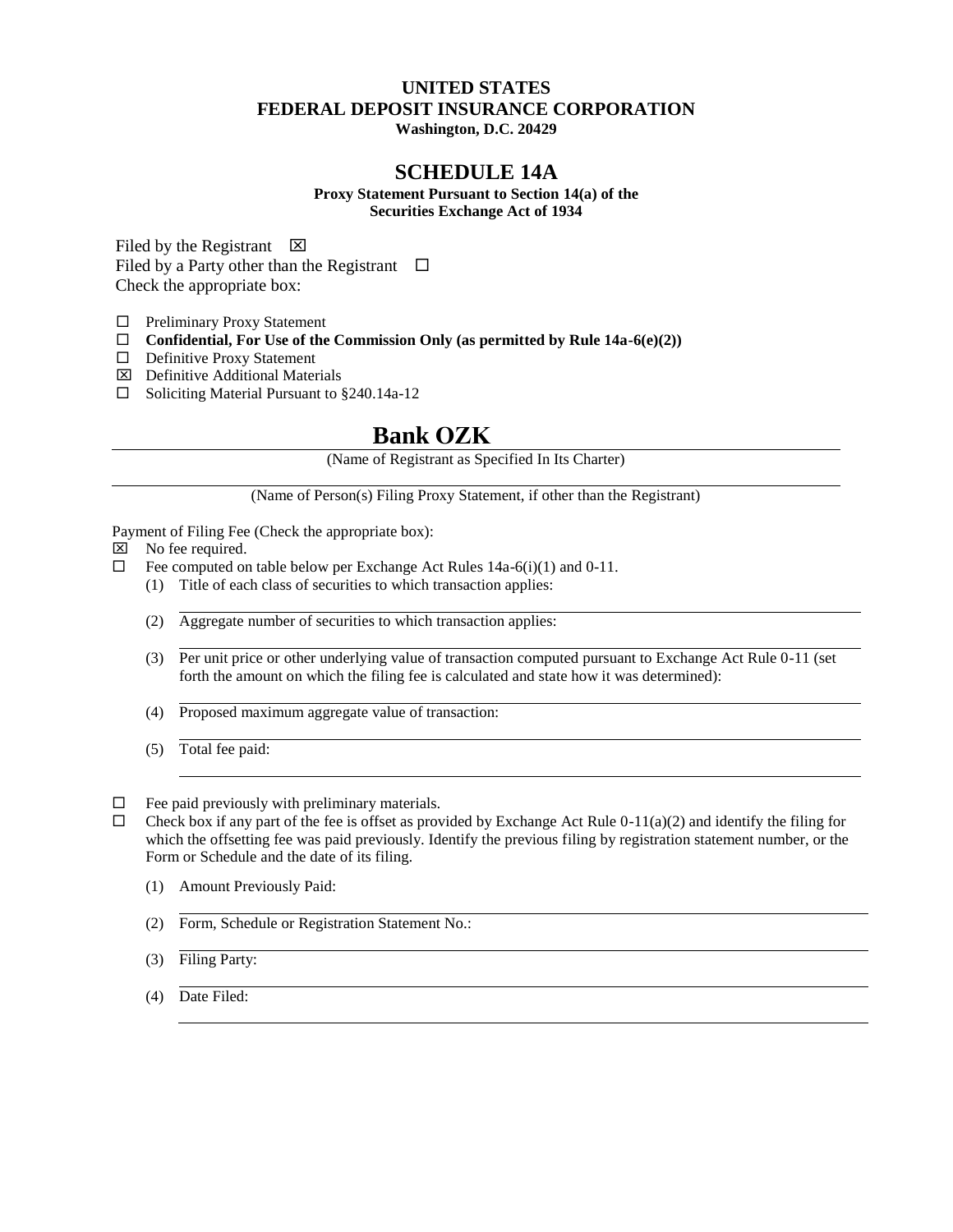

#### **BANK OZK**

2022 Annual Meeting Vote by May 15, 2022 11:59 PM ET. For shares held in a Plan, vote by May 11, 2022 11:59 PM ET.



D69745-P68964

## You invested in BANK OZK and it's time to vote!

You have the right to vote on proposals being presented at the Annual Meeting. **This is an important notice regarding the availability of proxy material for the shareholder meeting to be held on May 16, 2022.**

## Get informed before you vote

View the 2022 Notice and Proxy Statement and 2021 Annual Report on Form 10-K online OR you can receive a free paper or email copy of the material(s) by requesting prior to May 2, 2022. If you would like to request a copy of the material(s) for this and/or future shareholder meetings, you may (1) visit www.ProxyVote.com, (2) call 1-800-579-1639 or (3) send an email to sendmaterial@proxyvote.com. If sending an email, please include your control number (indicated below) in the subject line. Unless requested, you will not otherwise receive a paper or email copy.